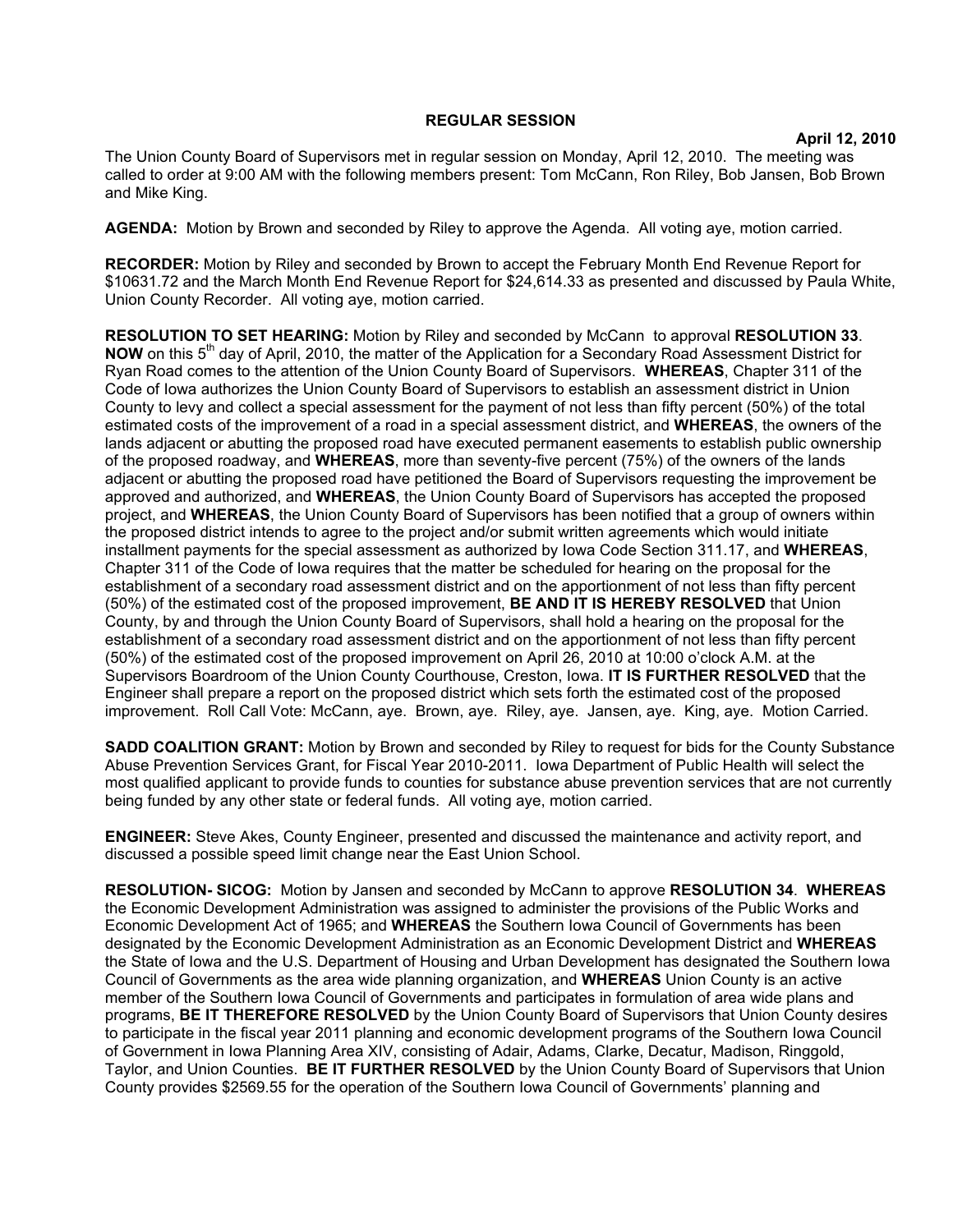development programs. Passed and signed this 12<sup>th</sup> day of April, 2010. Roll Call Vote: McCann, aye. Brown, aye. Riley, aye. Jansen, aye. King, aye.

**MINUTES:** Motion by Riley and seconded by Jansen to approve the April 5, 2010 minutes. All voting aye, motion carried.

**CLAIMS AND HANDWRITTEN CLAIMS:** Motion by McCann and seconded by Brown to approve claims 107612- 107782 and handwritten claims for the Union County Health Insurance in the amount of \$8,465.89 and Phillips' Floors Inc. in the amount of \$6584.40. All voting aye, motion carried.

| 0001 GENERAL BASIC FUND                   |           | <b>COUNTRY VIEW ESTATES INC</b>       | 1,728.00  |
|-------------------------------------------|-----------|---------------------------------------|-----------|
| <b>ABEL</b>                               | 36.00     | <b>GENESIS DEVELOPMENT INC</b>        | 219.47    |
| <b>ACS GOVERNMENT</b>                     | 1,190.00  | <b>GOODWILL OF THE HEARTLAND</b>      | 442.53    |
| ADAMS COUNTY SHERIFF                      | 660.00    | <b>INNOVATIVE INDUSTRIES</b>          | 2,656.77  |
| <b>AFTON STAR ENTERPRISE</b>              | 950.66    | <b>JOHNSON LAW</b>                    | 84.00     |
| <b>AGRILAND FS INC</b>                    | 215.85    | <b>KENYON &amp; NIELSEN</b>           | 1,188.00  |
| <b>ALLIANT ENERGY</b>                     | 3,003.79  | MULLIN MULLIN & HARVEY                | 125.00    |
| ARAMARK                                   | 12.64     | <b>NCP OF IOWA</b>                    | 83.00     |
| <b>B M SALES</b>                          | 518.75    | NEW HOPE VILLAGE                      | 690.24    |
| <b>BILL'S FLOOR MACHINE SERVICE</b>       | 186.62    | NISHNA PRODUCTIONS INC                | 2,290.19  |
| <b>BOECKMAN</b>                           | 5.00      | PAGE COUNTY SHERIFF                   | 17.00     |
| <b>BRICK GENTRY P C</b>                   | 960.00    | PARTNERSHIP FOR PROGRESS              | 76.78     |
| <b>BRODY CHEMICAL</b>                     | 375.19    | <b>RRACAP</b>                         | 106.92    |
| <b>BUCK DDS</b>                           | 339.00    | <b>SIRF</b>                           | 86.00     |
| <b>BUSCH</b>                              | 105.10    | SOUTHWEST IA PLAN COUNCIL             | 37.80     |
| <b>CARD SERVICES</b>                      | 2,235.00  | SPECIALIZED SUPPORT SERVICES          | 41.94     |
| CENTRAL IOWA DISTRIBUTING INC             | 94.60     | <b>SWANSON</b>                        | 18.80     |
| CHAT MOBILITY & RADIO SHACK               | 254.00    | <b>SYSTEMS UNLIMITED INC</b>          | 1,155.28  |
| <b>CLARKE COUNTY HOSPITAL</b>             | 220.00    | UNION COUNTY SHERIFF                  | 4,511.41  |
| COEN-BEATY FUNERAL HOME                   | 375.00    | VOCATIONAL DEVELOPMENT CNTR           | 865.08    |
| <b>CRESTON AUTOMOTIVE</b>                 | 466.91    | 0010 MH-DD SRVCS FUND TOTAL:          | 30,476.08 |
| <b>CRESTON FARM &amp; HOME SUPPLY INC</b> | 8.75      |                                       |           |
| <b>CRESTON MUNICIPAL UTILITIES</b>        | 511.70    | 0011 RURAL SERVICES BASIC             |           |
| <b>CRESTON PLAZA APARTMENTS</b>           | 350.00    | <b>BOECKMAN</b>                       | 289.22    |
| <b>CRESTON PUBLISHING CO</b>              | 720.33    | <b>CROSS-DILLON TIRE INC</b>          | 360.00    |
| <b>CULLIGAN</b>                           | 27.50     | <b>GOOB'S REPAIR INC</b>              | 1,304.00  |
| DEC CONFERENCE-IOWA CASA                  | 120.00    | <b>GREATER REGIONAL</b>               | 5,803.93  |
| DECATUR CO HOSPITAL                       | 134.00    | <b>NAPA</b>                           | 925.52    |
| <b>DELUXE</b>                             | 250.25    | 0011 RURAL SRVCS BASIC TOTAL:         | 8,682.67  |
| <b>FAREWAY STORES</b>                     | 965.69    |                                       |           |
| <b>FARMERS ELECTRIC COOP</b>              | 1,985.64  | 0020 SECONDARY ROAD FUND              |           |
| <b>GE CONSUMER FINANCE</b>                | 80.47     | <b>AGRILAND FS INC</b>                | 22,364.11 |
| <b>GONSETH</b>                            | 27.50     | AKIN BUILDING CENTER                  | 402.69    |
| <b>GREATER REGIONAL MEDICAL CENTE</b>     |           | 1,230.42 ALLIANT ENERGY               | 2,077.06  |
| <b>GREEN VALLEY PEST CONTROL</b>          |           | 118.20 ARAMARK                        | 357.18    |
| <b>HARGENS</b>                            | 66.50     | BLACKBURN MANUFACTURING CO            | 96.34     |
| HOYT DO                                   | 160.00    | CALHOUN-BURNS & ASSOC INC             | 616.30    |
| HUNT KAIN & ASSOCIATES PC                 | 12,150.00 | <b>CRESTON FARM &amp; HOME SUPPLY</b> | 20.31     |
| HY-VEE INC                                | 100.00    | <b>CRESTON MEDICAL CLINIC PC</b>      | 75.00     |
| IA NATURAL HERITAGE FNDN                  | 30.00     | <b>CRESTON MUNICIPAL UTILITIES</b>    | 52.02     |
| <b>IACCVA VETERANS AFFAIRS</b>            | 105.00    | ED M FELD EQUIP CO INC                | 185.00    |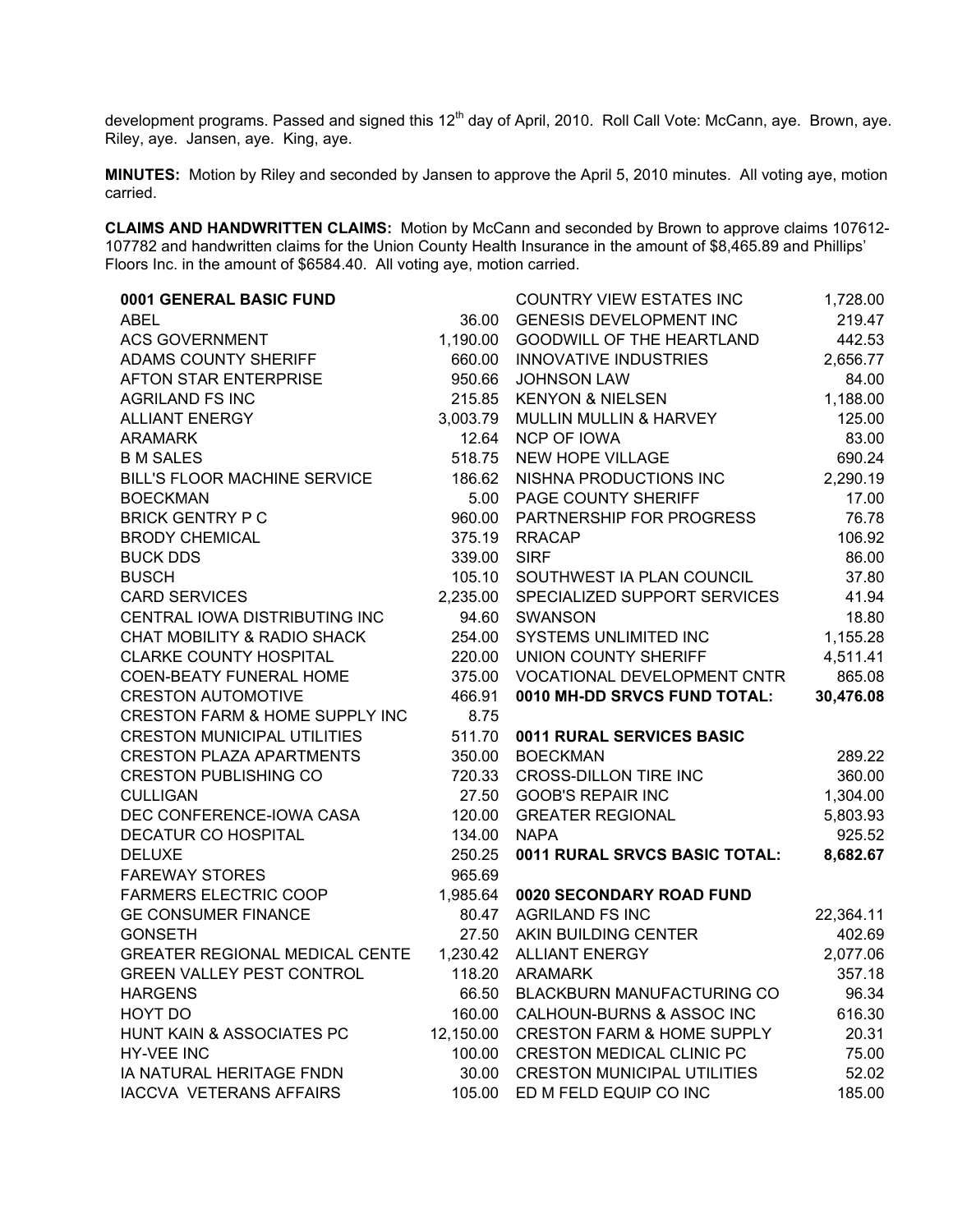| <b>IOWA TELECOM</b>               | 1,119.00  | EDDY WALKER EQUIPMENT CO                  | 1,831.10  |
|-----------------------------------|-----------|-------------------------------------------|-----------|
| <b>ISACA TREASURER</b>            | 175.00    | <b>FRANKS SERVICE</b>                     | 849.00    |
| <b>ISSDA</b>                      | 110.00    | <b>GREEN VALLEY PEST CONTROL</b>          | 98.00     |
| <b>JONES</b>                      | 18.43     | <b>H-E PARTS DISTRIBUTION</b>             | 282.80    |
| KSIB                              | 25.00     | <b>INNOVATIVE INDUSTRIES</b>              | 235.00    |
| <b>KELLY</b>                      | 80.00     | M & M SALES COMPANY                       | 25.07     |
| <b>KERRIGAN BROTHERS</b>          | 2,415.16  | MC KENNA TRUCK CENTER                     | 1,892.55  |
| <b>KING</b>                       | 169.00    | MIDWEST WHEEL COMPANIES                   | 54.12     |
| LES NELSON INVESTMENTS            | 591.57    | MURPHY TRACTOR & EQUIPMENT                | 158.04    |
| <b>LOOMIS</b>                     | 350.00    | <b>NAPA</b>                               | 4,108.97  |
| <b>LUCAS COUNTY HEALTH CENTER</b> | 50.00     | OFFICE MACHINES COMPANY INC               | 52.92     |
| <b>MASTER CARD/ISSB</b>           | 144.91    | O'HALLORAN INTERNATIONAL INC              | 972.64    |
| MASTERCARD/ISSB (IA ST SAV BAN    | 30.00     | <b>RILEY PRODUCTS</b>                     | 35.00     |
| <b>MEDICAP PHARMACY</b>           | 328.38    | SCHILDBERG CONSTRUCTION INC               | 51,133.88 |
| MEYER LABORATORY INC              | 42.02     | ST LUKES CTR FOR OCCUP                    | 180.00    |
| MUFFLERS PLUS-QUIK LUBE           | 140.50    | TRUE VALUE HARDWARE & RENTAL              | 4.79      |
| <b>NCP OF IOWA</b>                | 297.80    | ZEE MEDICAL INC                           | 96.01     |
| <b>NISSLY</b>                     | 45.20     | ZIEGLER INC                               | 4,211.22  |
| OFFICE MACHINES COMPANY INC       | 951.88    | 0020 SECONDARY RD FUND TOTAL:             | 92,467.12 |
| <b>OLESEN LAW FIRM</b>            | 143.45    |                                           |           |
| O'REILLY AUTOMOTIVE INC           | 4.99      | <b>1520 CO CAP PRJCTS BND FUN</b>         |           |
| ORLANES LAW OFFICE PLC            | 171.04    | AMERICAN GOVERNMENTAL FIN                 | 4,485.00  |
| <b>PETERSON</b>                   | 60.00     | <b>BRADLEY &amp; RILEY PC</b>             | 12,300.00 |
| <b>PETZNICKS</b>                  |           | 121.50 CHASE BANK                         | 607.08    |
| PITNEY BOWES INC                  | 117.69    | <b>1520 CO CAP PRJCT BND FUN TTL:</b>     | 17,392.08 |
| POKORNY BP & AUTOMOTIVE SERVIC    | 381.00    |                                           |           |
| POLK COUNTY TREASURER             | 25.00     | <b>1530 LITIGATION BOND FUND</b>          |           |
| <b>SCOTT DDS</b>                  | 175.00    | <b>CHASE BANK</b>                         | 366.56    |
| SHRED-IT DES MOINES               | 68.80     | <b>KING</b>                               | 84.50     |
| SOUTHERN IA RURAL WATER           | 459.95    | <b>MARLEY</b>                             | 35.88     |
| <b>SWCC</b>                       | 80.00     | <b>1530 LITIGATION BOND FUND TTL:</b>     | 486.94    |
| <b>STEWART</b>                    | 400.00    |                                           |           |
| <b>STUTZMAN</b>                   | 170.00    | <b>1540 CAP PROJECTS RDS&amp;BRDGS</b>    |           |
| SUPERIOR LAMP INC                 | 120.83    | CALHOUN-BURNS & ASSOC INC                 | 7,869.80  |
| <b>SUPREME CLEANERS</b>           | 83.05     | <b>1540 CAP PRJCT RDS&amp; BRDGS TTL:</b> | 7,869.80  |
| <b>THATCHER</b>                   | 80.00     |                                           |           |
| <b>TITUS</b>                      | 80.00     | <b>4003 EMPOWERMENT</b>                   |           |
| TRUE VALUE HARDWARE & RENTAL      | 676.65    | <b>CREATIVE BEGINNINGS PRESCHL</b>        | 896.00    |
| <b>U S CELLULAR</b>               | 259.97    | <b>DISCOVERY KIDS PRESCHOOL</b>           | 1,350.00  |
| <b>UNION COUNTY ENGINEER</b>      | 604.59    | <b>DOWNING</b>                            | 2,327.75  |
| <b>UNION COUNTY SHERIFF</b>       | 1,066.49  | <b>GREATER REGIONAL</b>                   | 6,239.50  |
| <b>US POST OFFICE</b>             | 337.00    | <b>I THINK I CAN</b>                      | 2,445.69  |
| W & W WELDING                     | 20.00     | <b>MATURA ACTION CORP</b>                 | 1,435.68  |
| WALKER DO                         | 361.00    | SOUTHERN IOWA TROLLEY                     | 44.00     |
| WASTE MGMT OF CRESTON             | 347.02    | ST MALACHY PRESCHOOL                      | 200.00    |
| <b>WHITE</b>                      |           | 209.54 TRINITY PRESCHOOL                  | 658.50    |
| 0001 GENERAL BASIC FUND TOTAL:    | 45,054.47 | <b>4003 EMPOWERMENT TOTAL:</b>            | 15,597.12 |
| 0002 GENERAL SUPPLEMENTAL         |           | 4100 CO. ASSESSMENT EXPENSE               |           |
| <b>HYSELL</b>                     | 126.85    | <b>CREDIT BUREAU-ATLANTIC</b>             | 50.00     |